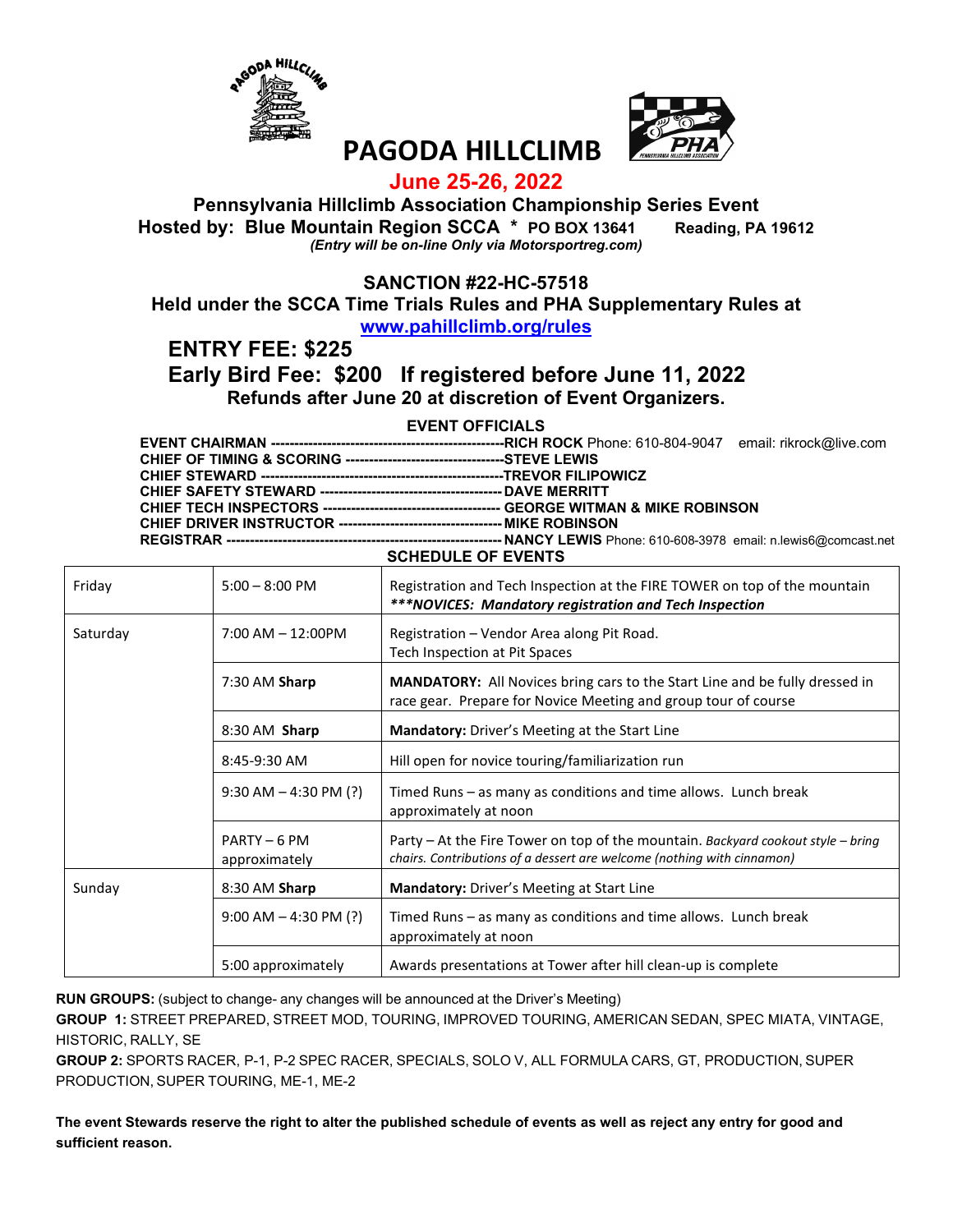## 2021 Pennsylvania Hillclimb Association Championship Series Event

#### **PHA SUPPLEMENTARY REGULATIONS ARE AT: http://pahillclimb.org/rules/**

#### **Pagoda Hillclimb – , Reading, PA June 25-26, 2022 Sanction # 22-HC-57518 Organized by Blue Mountain Region SCCA**

#### **Entry will be on-line only via MotorsportReg.com**

#### **Chief Steward – Trevor Filipowicz Chief Registrar – Nancy Lewis**

This event is scheduled as a two day event; all cars will compete both days. A driver unable to compete on either day forfeits all timed runs offered for that day. A driver showing up for registration and tech inspection after timed runs have started forfeits any missed runs. **This event is run under the SCCA Time Trials Rules (TTR) and the PHA Supplemental Rules**

**APPLICATION:** On-line entry must be filled in completely and submitted with payment. Entries will be accepted on a first come first served basis. Refunds for cancellations after June 20, 2021 will be at the discretion of the Event Organizer. Each driver must submit a separate application. Two drivers per car will be permitted. If there are any questions or special requests, contact the Organizer whose name and telephone number are listed on the event schedule.

**ENTRY LIMITS:** The first **110 paid** entries will be firm entries. All entries submitted the specified date (if any) will be considered early entries and will be given an early entry discount.

**NOVICES:** If are not currently an SCCA member, please obtain your SCCA membership at SCCA.com. Or by calling SCCA member services: 800-770-2055. If you wish to be a member of the BMR region, the region # is 97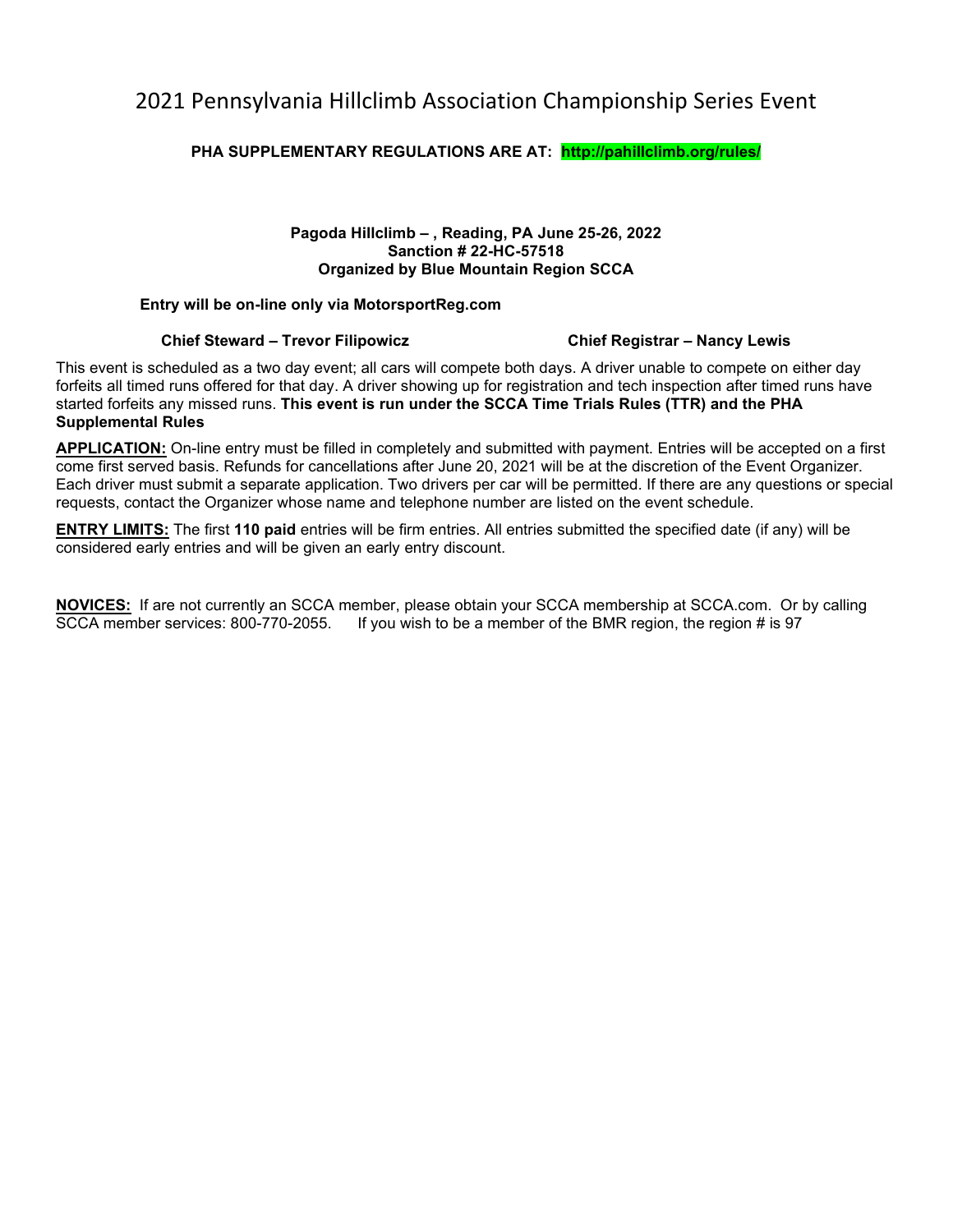# **PAGODA HILLCLIMB STAND-BY REGULATIONS**

- The Pagoda Hillclimb is capped at 110 entries.
- A confirmed entry is an entry **paid in full**. Refunds will be made at the discretion of the event organizers.
- Stand-by entries will be taken and assigned a stand-by number by their order of appearance during online entry (**must be paid in full at time of registration - and will be refunded if not allowed to run**).
- Stand-bys will be called (**in the pit area only**) by their assigned number.
- A no show, by a confirmed entry by **NOON** Saturday (**except by prior arrangement**), is a no show for the event and a stand-by will be substituted. At the time a stand-by is used the no show will be assigned the next stand-by number in sequence and can run only if that stand-by number is reached.

# **\*\*\*\*Friday evening Registration/Tech\*\*\*\* \*\*\*\*at the Fire Tower on the top of the Mountain. \*\*\*\***

### **SCCA MEMBERSHIPS AND TIME TRIAL LICENSES / NOVICE LICENSES**

All Participants must have a valid SCCA membership or valid competition license from another recognized race organization.

- SCCA Memberships will be available at **Friday night** registration **ONLY.** *While you can do this at Friday registration, it is highly recommended you obtain this from SCCA two weeks prior to the event.*
- SCCA membership through Blue Mountain Region is \$90.00 (\$70 SCCA + \$20 Region).
- The SCCA does not accept cash. You may pay by credit card (Visa or Master Card), or check / Money Order made payable to 'SCCA'.
- BMR can not accept cash for SCCA membership.

#### **On line registration will open on TBD**

#### **Instructions:**

Go to **www.motorsportreg.com**.

If you do not already have an account, you will need to create one. On right side, click "Create Free Account" and follow steps.

Under "**Search**", type 2022 Pagoda Hillclimb to find the event Fill out all of the information required and submit it. *You will have to pay online.*

REMINDER: Please make sure that your emergency contact information is current.